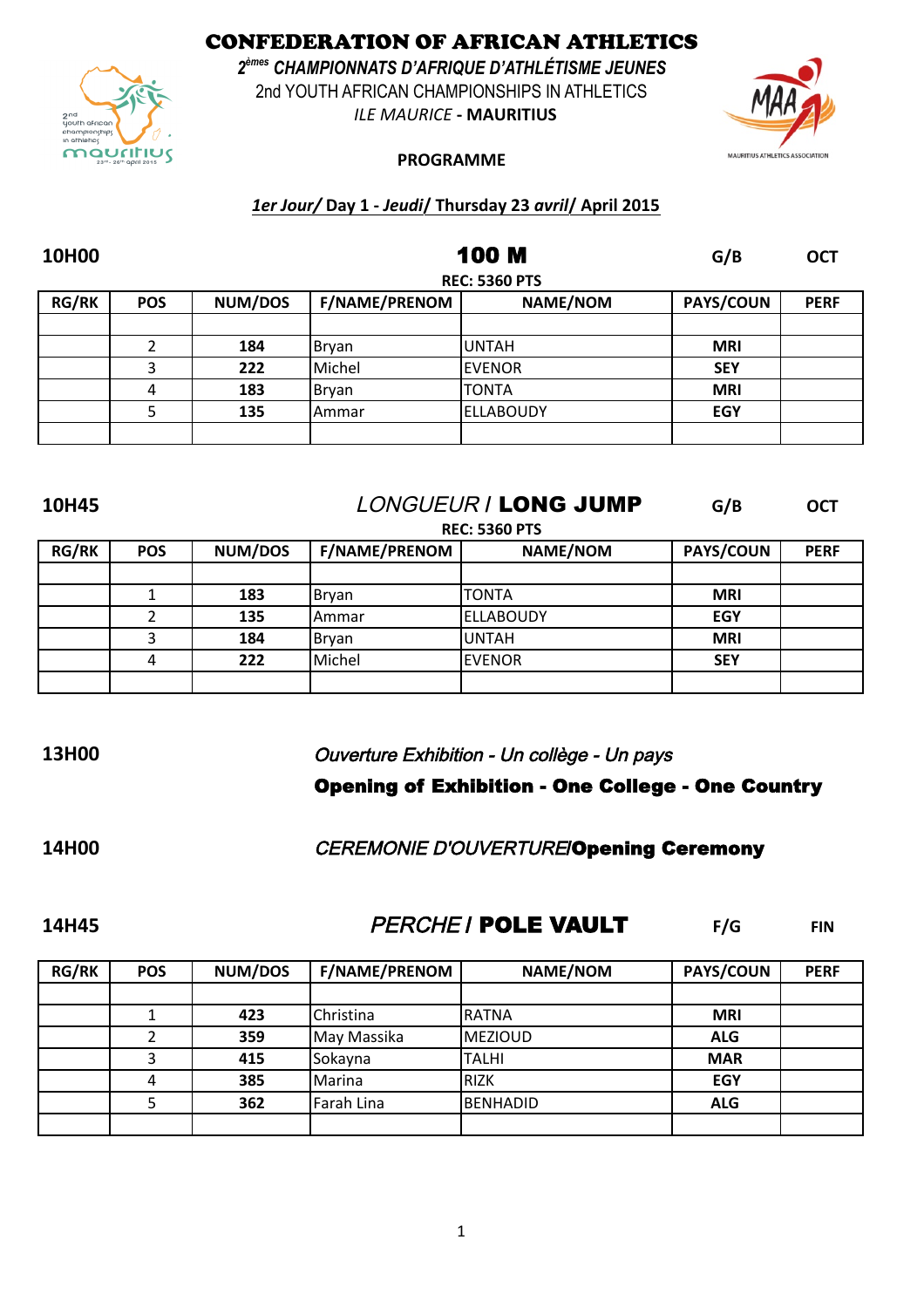### 14H45

# **POIDS I SHOT PUT**

 $G/B$ **OCT** 

 $F/G$ 

**REC: 5360 PTS** 

| <b>RG/RK</b> | <b>POS</b> | <b>NUM/DOS</b> | <b>F/NAME/PRENOM</b> | <b>NAME/NOM</b> | <b>PAYS/COUN</b> | <b>PERF</b> |
|--------------|------------|----------------|----------------------|-----------------|------------------|-------------|
|              |            |                |                      |                 |                  |             |
|              |            | 222            | <b>IMichel</b>       | IEVENOR         | <b>SEY</b>       |             |
|              |            | 183            | <b>Brvan</b>         | ITONTA          | <b>MRI</b>       |             |
|              |            | 184            | <b>Brvan</b>         | <b>UNTAH</b>    | <b>MRI</b>       |             |
|              |            | 135            | l Ammar              | lellaboudy      | <b>EGY</b>       |             |

### 14H50

15H05

## **100 M**

|              |            |         |                      | <b>REC: 11.87</b>       |                  |             |
|--------------|------------|---------|----------------------|-------------------------|------------------|-------------|
|              |            |         |                      |                         | 1st Round        | Heat 1      |
| <b>RG/RK</b> | <b>POS</b> | NUM/DOS | <b>F/NAME/PRENOM</b> | <b>NAME/NOM</b>         | <b>PAYS/COUN</b> | <b>PERF</b> |
|              |            |         |                      |                         |                  |             |
|              |            | 437     | Aniekeme             | ALPHONSUS               | <b>NGR</b>       |             |
|              | 2          | 407     | Jany                 | HANITRINIAINA MAMITIANA | <b>MAD</b>       |             |
|              | 3          | 363     | Chamsiyatou          | IBONITELA               | <b>BEN</b>       |             |
|              | 4          | 485     | Paige Lees           | KIANA                   | <b>ZIM</b>       |             |
|              | 5          | 374     | Halime               | MAZOU ABAKOURA          | <b>CHA</b>       |             |
|              | 6          | 417     | Kellie               | IMONTAGNARD             | <b>MRI</b>       |             |
|              |            |         |                      |                         |                  |             |

3 PREMIERES + 3 MEILLEURS TEMPS

1ST 3 + 3 BEST TIMES

| 14H58        |            |                   | <b>100 M</b>                    |                 | F/G              |             |
|--------------|------------|-------------------|---------------------------------|-----------------|------------------|-------------|
|              |            | <b>REC: 11.87</b> |                                 |                 | <b>1er Tour</b>  | Serie 2     |
|              |            |                   |                                 |                 | <b>1st Round</b> | Heat 2      |
| <b>RG/RK</b> | <b>POS</b> | NUM/DOS           | <b>F/NAME/PRENOM</b>            | <b>NAME/NOM</b> | PAYS/COUN        | <b>PERF</b> |
|              |            |                   |                                 |                 |                  |             |
|              |            | 438               | Omotayo Oluwaseun ABOLAJI       |                 | <b>NGR</b>       |             |
|              | 2          | 479               | Bongiwe                         | MAHLALELA       | <b>SWZ</b>       |             |
|              | 3          | 428               | Julia                           | MILAMBO         | <b>MOZ</b>       |             |
|              | 4          | 478               | Silungile                       | <b>THWALA</b>   | <b>SWZ</b>       |             |
|              | 5          | 483               | Suwilanji Theresa Fotw MPONDELA |                 | <b>ZAM</b>       |             |
|              | 6          | 370               | Refilwe                         | MURANGI         | <b>BOT</b>       |             |

3 PREMIERES + 3 MEILLEURS TEMPS

1ST 3 + 3 BEST TIMES

100 M

 $F/G$ 

|              |            |         |                      | <b>REC: 11.87</b> |                  |             |
|--------------|------------|---------|----------------------|-------------------|------------------|-------------|
| <b>RG/RK</b> | <b>POS</b> | NUM/DOS | <b>F/NAME/PRENOM</b> | <b>NAME/NOM</b>   | <b>PAYS/COUN</b> | <b>PERF</b> |
|              |            |         |                      |                   |                  |             |
|              |            | 489     | Tanaka               | INYIKAVARANDA     | <b>ZIM</b>       |             |
|              | 2          | 369     | Thato                | <b>SEJENE</b>     | <b>BOT</b>       |             |
|              | 3          | 375     | Dane                 | <b>NANKAMLA</b>   | <b>CHA</b>       |             |
|              | 4          | 416     | <b>Severine</b>      | <b>MOUTIA</b>     | <b>MRI</b>       |             |
|              | 5          | 400     | Damaris              | AKOTH             | <b>KEN</b>       |             |
|              | 6          | 465     | Nicola               | <b>DE BRUYN</b>   | <b>RSA</b>       |             |

3 PREMIERES + 3 MEILLEURS TEMPS

1ST 3 + 3 BEST TIMES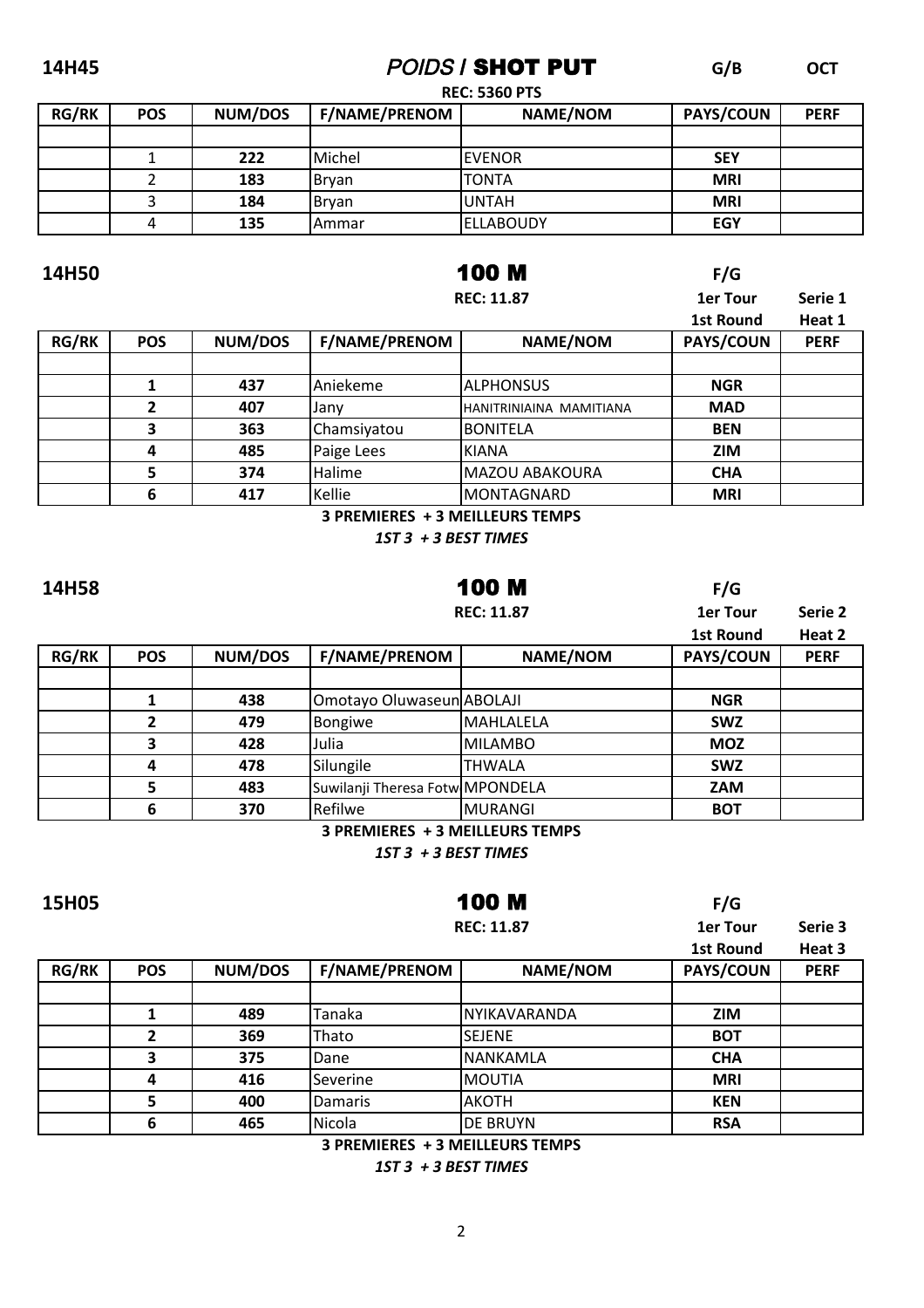| 15H10        |            |                |                      | G/B               |                  |             |
|--------------|------------|----------------|----------------------|-------------------|------------------|-------------|
|              |            |                |                      | <b>REC: 10.62</b> | <b>1er Tour</b>  | Serie 1     |
|              |            |                |                      |                   | <b>1st Round</b> | Heat 1      |
| <b>RG/RK</b> | <b>POS</b> | <b>NUM/DOS</b> | <b>F/NAME/PRENOM</b> | <b>NAME/NOM</b>   | PAYS/COUN        | <b>PERF</b> |
|              |            |                |                      |                   |                  |             |
|              | 1          | 127            | Sengan               | <b>JOBE</b>       | <b>GAM</b>       |             |
|              | 2          | 190            | Idjesa               | URUEMU            | <b>NGR</b>       |             |
|              | 3          | 185            | Ermilio              | <b>ZITA</b>       | <b>MOZ</b>       |             |
|              | 4          | 252            | Shingirai            | HLANGUYO          | <b>ZIM</b>       |             |
|              | 5          | 114            | <b>Outule</b>        | <b>SEBELE</b>     | <b>BOT</b>       |             |
|              | 6          | 120            | Youssouf Mahamat     | <b>GOUBAYE</b>    | <b>CHA</b>       |             |
|              |            |                |                      |                   |                  |             |
|              | <b>RES</b> | 150            | Markson Sirere       | <b>PAIMA</b>      | <b>KEN</b>       |             |

**3 PREMIERS + 3 MEILLEURS TEMPS** 

1ST 3 + 3 BEST TIMES

15H18

**100M REC: 10.62**   $G/B$ 

**1er Tour** 

 $G/B$ 

Serie 2

|              |            |         |                      |                 | <b>1st Round</b> | Heat 2      |
|--------------|------------|---------|----------------------|-----------------|------------------|-------------|
| <b>RG/RK</b> | <b>POS</b> | NUM/DOS | <b>F/NAME/PRENOM</b> | <b>NAME/NOM</b> | <b>PAYS/COUN</b> | <b>PERF</b> |
|              |            |         |                      |                 |                  |             |
|              |            | 128     | Modaou               | lSEY            | <b>GAM</b>       |             |
|              | 2          | 164     | Narindra             | IRAFIDIMALALA   | <b>MAD</b>       |             |
|              | 3          | 218     | Sharry               | IDODIN          | <b>SEY</b>       |             |
|              | 4          | 121     | Harouna Daye         | ABRAHAM         | <b>CHA</b>       |             |
|              | 5          | 223     | Tiotliso Gift        | lleotlela       | <b>RSA</b>       |             |
|              | 6          | 169     | Ali                  | DREEPAUL        | <b>MRI</b>       |             |

3 PREMIERS + 3 MEILLEURS TEMPS

1ST 3 + 3 BEST TIMES

**100 M** 

15H25

|              |            |         |                      | <b>REC: 10.62</b> |                  |             |
|--------------|------------|---------|----------------------|-------------------|------------------|-------------|
|              |            |         |                      |                   | <b>1st Round</b> | Heat 3      |
| <b>RG/RK</b> | <b>POS</b> | NUM/DOS | <b>F/NAME/PRENOM</b> | <b>NAME/NOM</b>   | <b>PAYS/COUN</b> | <b>PERF</b> |
|              |            |         |                      |                   |                  |             |
|              |            | 186     | Filmao               | <b>NHACA</b>      | <b>MOZ</b>       |             |
|              | 2          | 253     | Samuel N.            | <b>TAPERA</b>     | <b>ZIM</b>       |             |
|              | 3          | 116     | Thabiso              | <b>ISEKGOPI</b>   | <b>BOT</b>       |             |
|              | 4          | 149     | Aaron Kimutai        | <b>TUM</b>        | <b>KEN</b>       |             |
|              | 5          | 224     | Kyle                 | <b>APPEL</b>      | <b>RSA</b>       |             |
|              | 6          | 168     | Steban               | PERMAL            | <b>MRI</b>       |             |

3 PREMIERS + 3 MEILLEURS TEMPS 1ST 3 + 3 BEST TIMES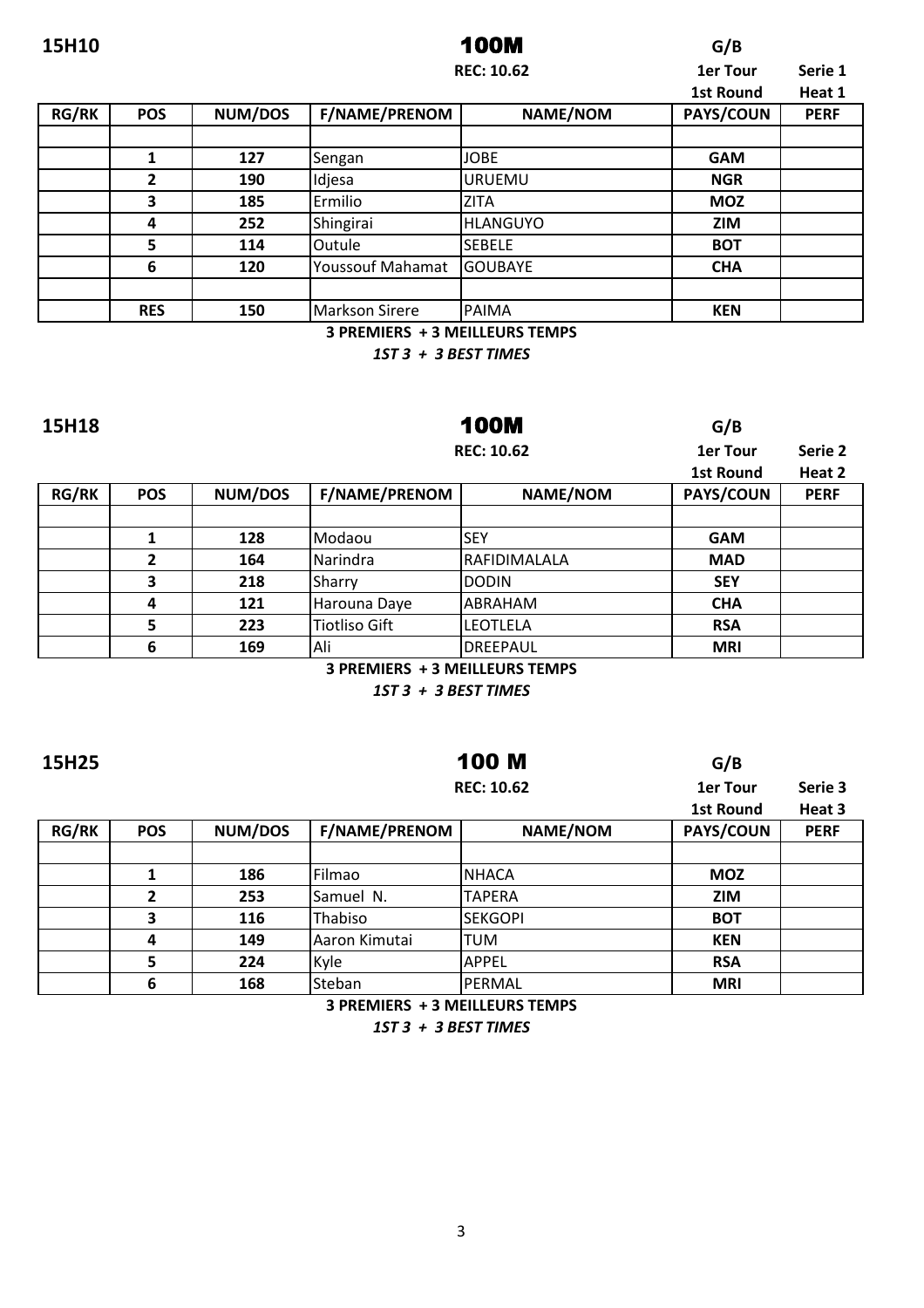### **15H35 F/G** 800 M

|              |            |         |                      | <b>REC: 2.05.05</b> |                  |             |
|--------------|------------|---------|----------------------|---------------------|------------------|-------------|
|              |            |         |                      |                     | <b>1st Round</b> | Heat 1      |
| <b>RG/RK</b> | <b>POS</b> | NUM/DOS | <b>F/NAME/PRENOM</b> | NAME/NOM            | PAYS/COUN        | <b>PERF</b> |
|              |            | 453     | Honorine             | <b>IRIBAGIZA</b>    | <b>RWA</b>       |             |
|              | 2          | 386     | Nyat                 | <b>IESTIFANOS</b>   | ERI              |             |
|              | 3          | 372     | Kedumetse            | RAMOKATE            | <b>BOT</b>       |             |
|              | 3          | 420     | Angelina             | NATCHOO             | <b>MRI</b>       |             |
|              | 4          | 432     | Saara                | <b>MARTIN</b>       | <b>NAM</b>       |             |
|              | 5          | 440     | Puleug               | <b>NCOPELE</b>      | <b>LES</b>       |             |
|              | 6          | 376     | Rihap                | ABDOULAYE           | <b>CHA</b>       |             |

**2 PREMIERES + 2 MEILLEURS TEMPS** 

*1ST 2 + 2 BEST TIMES*

## **15H40 G/B CONS CONS G/B FIN**

|              | <b>REC: 60M46</b> |         |                      |                  |                  |             |  |  |
|--------------|-------------------|---------|----------------------|------------------|------------------|-------------|--|--|
| <b>RG/RK</b> | <b>POS</b>        | NUM/DOS | <b>F/NAME/PRENOM</b> | <b>NAME/NOM</b>  | <b>PAYS/COUN</b> | <b>PERF</b> |  |  |
|              |                   | 167     | Mohamed              | <b>CHACHI</b>    | <b>MAR</b>       |             |  |  |
|              |                   | 182     | Adele                | <b>MATOKA</b>    | <b>MRI</b>       |             |  |  |
|              |                   | 238     | Werner               | <b>VISSER</b>    | <b>RSA</b>       |             |  |  |
|              | д                 | 134     | l Moaaz              | <b>IBRAHIM</b>   | <b>EGY</b>       |             |  |  |
|              |                   | 237     | Patrick              | <b>DUVENHAGE</b> | <b>RSA</b>       |             |  |  |
|              | 6                 | 133     | Shehab               | <b>AHMED</b>     | <b>EGY</b>       |             |  |  |
|              |                   |         |                      |                  |                  |             |  |  |

### **15H45 F/G** 800M

**REC: 2.05.05**

1er Tour **Serie 2** 

|              |            |         |                      |                    | <b>1st Round</b> | Heat 2      |
|--------------|------------|---------|----------------------|--------------------|------------------|-------------|
| <b>RG/RK</b> | <b>POS</b> | NUM/DOS | <b>F/NAME/PRENOM</b> | <b>NAME/NOM</b>    | <b>PAYS/COUN</b> | <b>PERF</b> |
|              |            | 364     | <b>Dhakirina</b>     | FATIMA             | <b>COM</b>       |             |
|              |            | 430     | Teresa               | <b>GABRIEL</b>     | <b>MOZ</b>       |             |
|              | 3          | 387     | lFeven               | <b>TEKLEMARIAM</b> | ERI              |             |
|              | 3          | 401     | <b>Betty</b>         | <b>CHEPKEMOI</b>   | <b>KEN</b>       |             |
|              | 4          | 490     | Enlitha              | <b>NCUBE</b>       | <b>ZIM</b>       |             |
|              |            | 373     | Thandie              | <b>UERIMUNA</b>    | <b>BOT</b>       |             |
|              | 6          | 469     | Liza                 | IKELLERMAN         | <b>RSA</b>       |             |
|              |            |         |                      |                    |                  |             |

**2 PREMIERES + 2 MEILLEURS TEMPS** 

*1ST 2 + 2 BEST TIMES*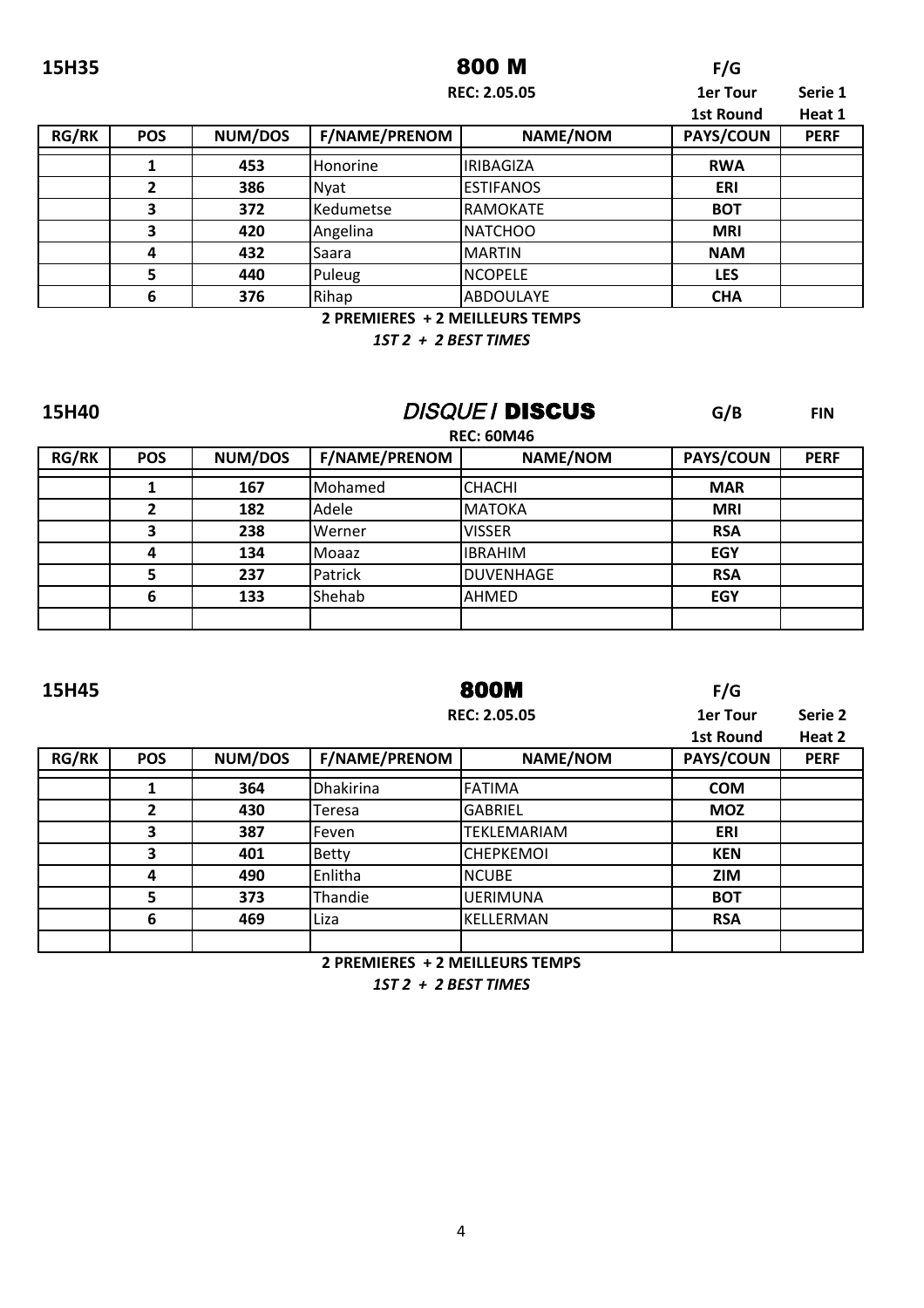### 15H55

### 400M

 $F/G$ 

 $F/G$ 

|              |            |         |                      | <b>REC: 54.46</b> |                  |             |
|--------------|------------|---------|----------------------|-------------------|------------------|-------------|
|              |            |         |                      |                   | <b>1st Round</b> | Heat 1      |
| <b>RG/RK</b> | <b>POS</b> | NUM/DOS | <b>F/NAME/PRENOM</b> | NAME/NOM          | PAYS/COUN        | <b>PERF</b> |
|              |            |         |                      |                   |                  |             |
|              |            | 368     | Bogadi               | <b>DIPHOLO</b>    | <b>BOT</b>       |             |
|              | າ          | 457     | Ndeye Binta          | <b>MANE</b>       | <b>SEN</b>       |             |
|              | 3          | 480     | Tanzile              | MABUZA            | <b>SWZ</b>       |             |
|              | 4          | 484     | Abigale              | CHAMA             | ZAM              |             |
|              | 5          | 418     | <b>Henna</b>         | lSUNNASSEE        | <b>MRI</b>       |             |
|              | 6          | 377     | Fraida               | HASSANATE         | <b>CHA</b>       |             |

2 PREMIERES + 2 MEILLEURS TEMPS

1ST 2 + 2 BEST TIMES

16H08

400 M

|              |            |         |                      | <b>REC: 54.46</b> | 1er Tour         | Serie 2     |
|--------------|------------|---------|----------------------|-------------------|------------------|-------------|
|              |            |         |                      |                   | <b>1st Round</b> | Heat 2      |
| <b>RG/RK</b> | <b>POS</b> | NUM/DOS | <b>F/NAME/PRENOM</b> | NAME/NOM          | PAYS/COUN        | <b>PERF</b> |
|              |            |         |                      |                   |                  |             |
|              |            | 439     | Teresa               | <b>GABRIEL</b>    | <b>MOZ</b>       |             |
|              |            | 489     | Nomatter             | KAPFUDZARUWA      | <b>ZIM</b>       |             |
|              | 4          | 372     | <b>Kedumetse</b>     | RAMOKATE          | <b>BOT</b>       |             |
|              |            | 431     | Henryke              | <b>GARBERS</b>    | <b>NAM</b>       |             |
|              | 6          | 419     | Dareena              | <b>DOORGHEN</b>   | <b>MRI</b>       |             |
|              |            |         |                      |                   |                  |             |

2 PREMIERES + 2 MEILLEURS TEMPS

1ST 2 + 2 BEST TIMES

16H15

CEREMONIE DE REMISE DES MEDAILLES (PERCHE) / Medal Ceremony (Pole Vault)

16H20

**POIDS / Shot Put** 

 $F/G$ **FIN** 

|              | <b>REC: 14M46</b> |         |                      |                 |            |             |  |
|--------------|-------------------|---------|----------------------|-----------------|------------|-------------|--|
| <b>RG/RK</b> | <b>POS</b>        | NUM/DOS | <b>F/NAME/PRENOM</b> | <b>NAME/NOM</b> | PAYS/COUN  | <b>PERF</b> |  |
|              |                   |         |                      |                 |            |             |  |
|              |                   | 482     | Mercy                | LAKER           | <b>UGA</b> |             |  |
|              |                   | 355     | Imane                | BOUNAB          | <b>ALG</b> |             |  |
|              | э                 | 412     | Nahid                | <b>KLILOU</b>   | <b>MAR</b> |             |  |
|              | 4                 | 381     | l Nourhan            | leldakak        | <b>EGY</b> |             |  |
|              |                   | 354     | <b>Ouidad</b>        | <b>YESLI</b>    | <b>ALG</b> |             |  |
|              | 6                 | 474     | Yolandi              | <b>STANDER</b>  | <b>RSA</b> |             |  |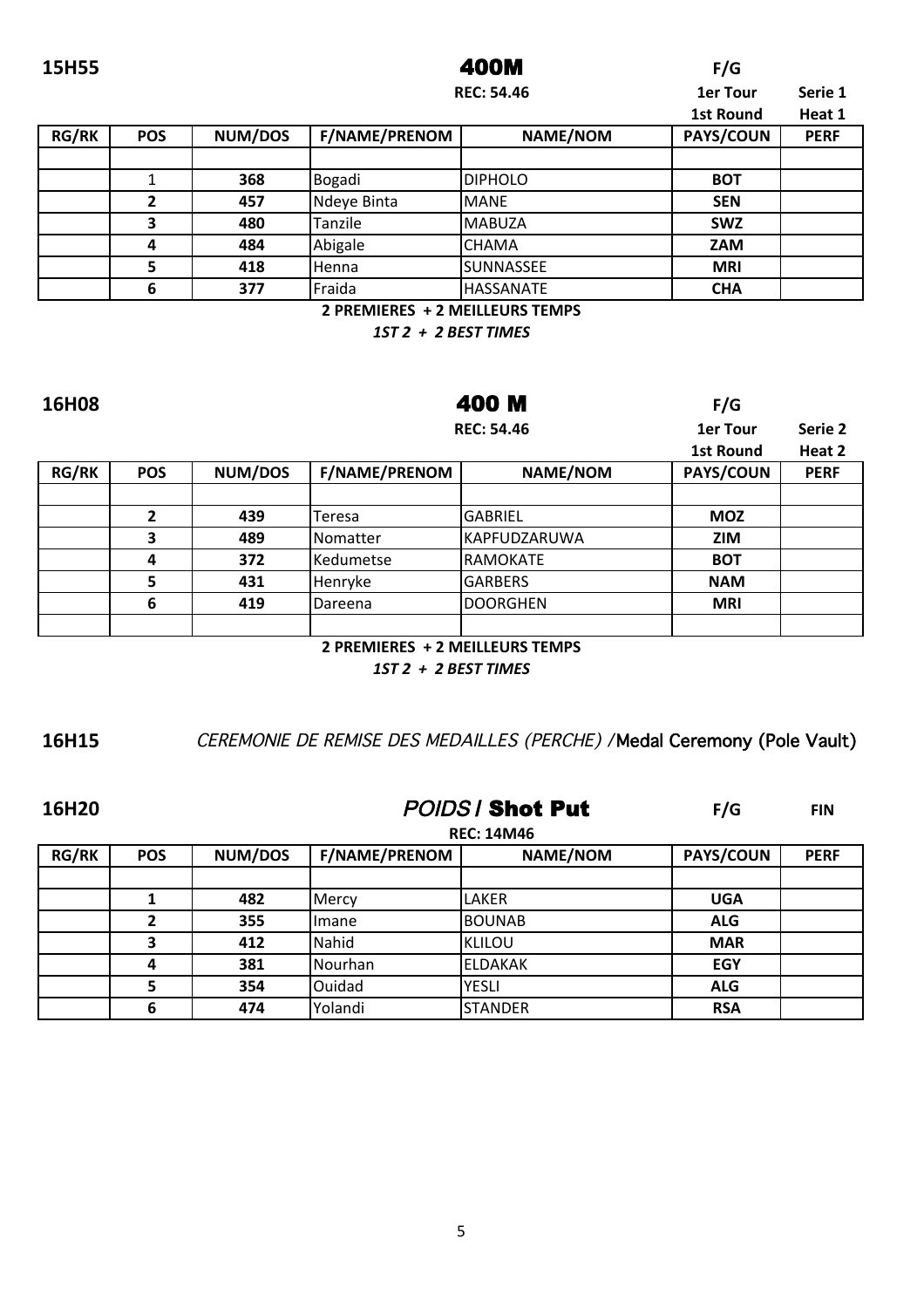### 16H25 **400 M** G/B 400 M

**1er Tour Serie 3**

|              |            |         | <b>REC: 47.39</b>    | 1er Tour        | Serie 1          |             |
|--------------|------------|---------|----------------------|-----------------|------------------|-------------|
|              |            |         |                      |                 | <b>1st Round</b> | Heat 1      |
| <b>RG/RK</b> | <b>POS</b> | NUM/DOS | <b>F/NAME/PRENOM</b> | <b>NAME/NOM</b> | <b>PAYS/COUN</b> | <b>PERF</b> |
|              |            |         |                      |                 |                  |             |
|              |            | 187     | Manuel               | <b>XADREQUE</b> | <b>MOZ</b>       |             |
|              | 2          | 241     | Eltayeb Haroon       | MOHAMMED        | <b>SUD</b>       |             |
|              | 3          | 117     | Kagiso               | <b>MOYUTHU</b>  | <b>BOT</b>       |             |
|              | 4          | 151     | Josphat Kipngetich   | NGENO           | <b>KEN</b>       |             |
|              | 5          | 229     | <b>Theuns</b>        | <b>EHLERS</b>   | <b>RSA</b>       |             |
|              | 6          | 173     | Adrien               | <b>GASPARD</b>  | <b>MRI</b>       |             |

**3 PREMIERS + 3 MEILLEURS TEMPS** 

*1ST 3 + 3 BEST TIMES*

400M

| 16H32        |            |         |                                | 400M              |                  |             |
|--------------|------------|---------|--------------------------------|-------------------|------------------|-------------|
|              |            |         |                                | <b>REC: 47.39</b> |                  | Serie 2     |
|              |            |         |                                |                   | <b>1st Round</b> | Heat 2      |
| <b>RG/RK</b> | <b>POS</b> | NUM/DOS | <b>F/NAME/PRENOM</b>           | <b>NAME/NOM</b>   | <b>PAYS/COUN</b> | <b>PERF</b> |
|              |            |         |                                |                   |                  |             |
|              | 2          | 198     | Adewale Sikiru                 | <b>ADEWALE</b>    | <b>NGR</b>       |             |
|              | 3          | 217     | Mouhamed                       | <b>DIEYE</b>      | <b>SEN</b>       |             |
|              | 4          | 245     | Sidzingo                       | <b>DIAMINI</b>    | <b>SWZ</b>       |             |
|              | 5          | 115     | Karabo                         | <b>SIBANDA</b>    | <b>BOT</b>       |             |
|              | 6          | 230     | Nikolas                        | MARICH            | <b>RSA</b>       |             |
|              |            |         | 3 PREMIERS + 3 MEILLEURS TEMPS |                   |                  |             |

*1ST 3 + 3 BEST TIMES*

### 16H40 **16H40 G/B** 400M

|   | <b>REC: 47.39</b> |
|---|-------------------|
|   |                   |
| M | NAME/NOM          |

|              |            |                |                      |                    | <b>1st Round</b> | Heat 3      |
|--------------|------------|----------------|----------------------|--------------------|------------------|-------------|
| <b>RG/RK</b> | <b>POS</b> | <b>NUM/DOS</b> | <b>F/NAME/PRENOM</b> | <b>NAME/NOM</b>    | <b>PAYS/COUN</b> | <b>PERF</b> |
|              |            |                |                      |                    |                  |             |
|              |            | 242            | Ibrahim Abdelgader   | ADAM               | <b>SUD</b>       |             |
|              |            | 110            | Moussa Said          | DJAMAL-EDDINE      | <b>COM</b>       |             |
|              |            | 256            | l Wonder             | lweluzan           | <b>ZIM</b>       |             |
|              |            | 257            | l Leon               | <b>TAFIRENYIKA</b> | <b>ZIM</b>       |             |
|              | 6          | 152            | Patrick Mutie        | MUENDO             | <b>KEN</b>       |             |
|              |            |                |                      |                    |                  |             |

**3 PREMIERS + 3 MEILLEURS TEMPS** 

*1ST 3 + 3 BEST TIMES*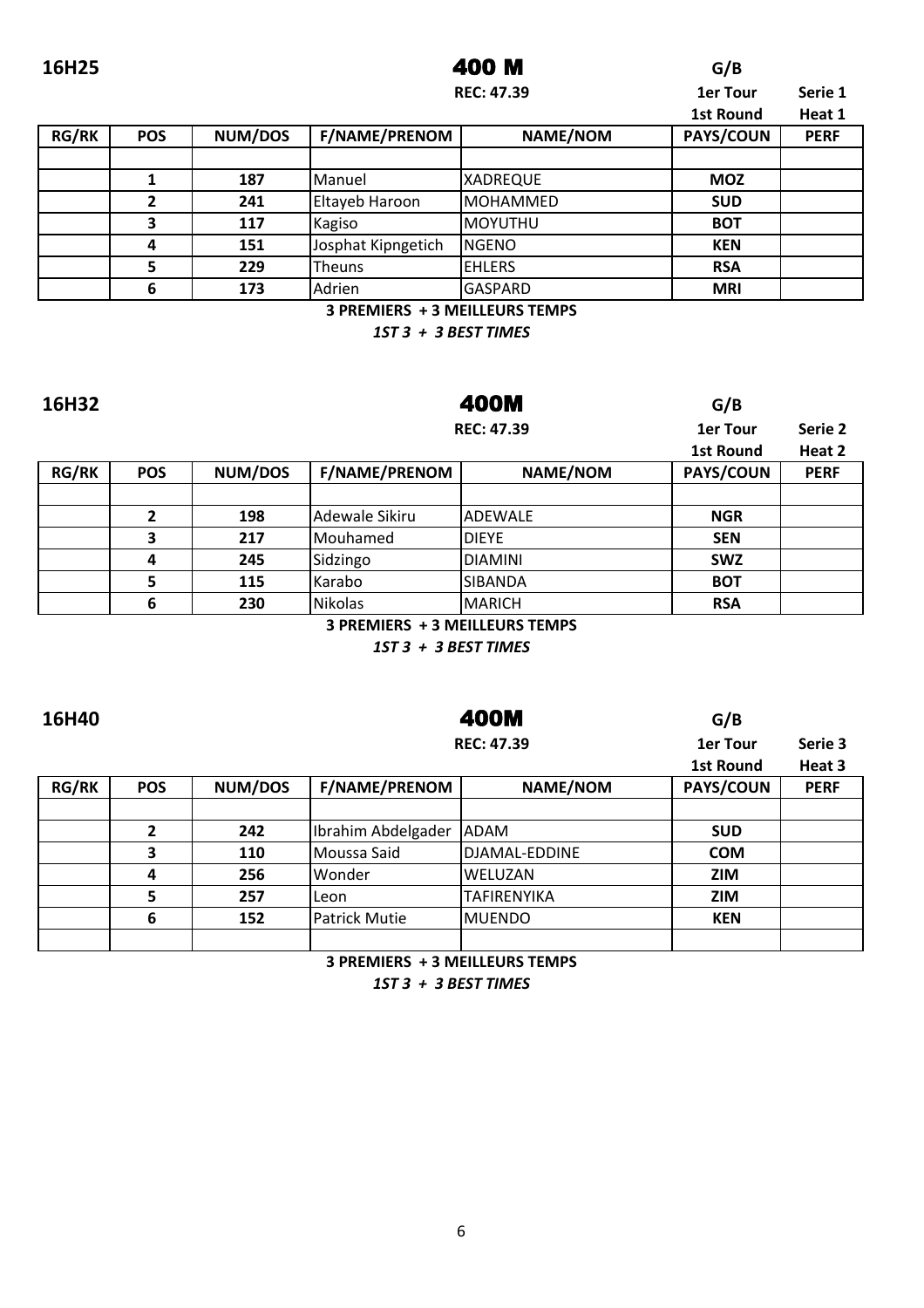| 16H45        |                     |         |                      | 3000 M                  | F/G        | <b>FIN</b>  |  |
|--------------|---------------------|---------|----------------------|-------------------------|------------|-------------|--|
|              | <b>REC: 9.17.52</b> |         |                      |                         |            |             |  |
| <b>RG/RK</b> | <b>POS</b>          | NUM/DOS | <b>F/NAME/PRENOM</b> | <b>NAME/NOM</b>         | PAYS/COUN  | <b>PERF</b> |  |
|              |                     |         |                      |                         |            |             |  |
|              | 1                   | 390     | <b>Iness</b>         | <b>KAZADI TSHINGOTA</b> | <b>RDC</b> |             |  |
|              | $\overline{2}$      | 481     | Janat                | <b>CHEMUSTO</b>         | <b>UGA</b> |             |  |
|              | 3                   | 366     | Elvanie              | <b>NIMBONA</b>          | <b>BDI</b> |             |  |
|              | 4                   | 433     | Eunika               | <b>KANAMA</b>           | <b>NAM</b> |             |  |
|              | 5                   | 440     | Puleug               | <b>NCOPELE</b>          | <b>LES</b> |             |  |
|              | 6                   | 367     | Francine             | <b>NIYOMUKUNTI</b>      | <b>BDI</b> |             |  |
|              | 7                   | 461     | Meryle               | RABAT                   | <b>SEY</b> |             |  |
|              | 8                   | 404     | Emily                | <b>CHEBET</b>           | <b>KEN</b> |             |  |
|              | 9                   | 441     | Molebolerg           | <b>MKESE</b>            | <b>LES</b> |             |  |
|              | 10                  | 410     | Imane                | EL BOUHALI              | <b>MAR</b> |             |  |
|              | 11                  | 405     | Sheila               | CHELANGAT               | <b>KEN</b> |             |  |
|              | 12                  | 492     | Qhubekani            | <b>DUBE</b>             | <b>ZIM</b> |             |  |
|              |                     |         |                      |                         |            |             |  |

## **17H00** CEREMONIE DE REMISE DES MEDAILLES (DISQUE) /Medal Ceremony (DISCUS)

| 17H10        |            | 400 M   |                      |                      | G/B              | <b>OCT</b>  |
|--------------|------------|---------|----------------------|----------------------|------------------|-------------|
|              |            |         |                      | <b>REC: 5360 PTS</b> |                  |             |
| <b>RG/RK</b> | <b>POS</b> | NUM/DOS | <b>F/NAME/PRENOM</b> | <b>NAME/NOM</b>      | <b>PAYS/COUN</b> | <b>PERF</b> |
|              |            |         |                      |                      |                  |             |
|              | 2          | 135     | IAmmar               | lellaboudy           | EGY              |             |
|              | 3          | 184     | Bryan                | <b>UNTAH</b>         | <b>MRI</b>       |             |
|              | 4          | 222     | Michel               | <b>EVENOR</b>        | <b>SEY</b>       |             |
|              | 5          | 183     | Bryan                | TONTA                | <b>MRI</b>       |             |
|              |            |         |                      |                      |                  |             |

**17H10** CEREMONIE DE REMISE DES MEDAILLES (POIDS) /Medal Ceremony (SHOT PUT)

### 17H15 **MEDLEY RELAIS/RELAY** F/G

|              |            |         |                      | REC: 2.09.36 |           |             |
|--------------|------------|---------|----------------------|--------------|-----------|-------------|
|              |            |         |                      |              |           |             |
| <b>RG/RK</b> | <b>POS</b> | NUM/DOS | <b>F/NAME/PRENOM</b> | NAME/NOM     | PAYS/COUN | <b>PERF</b> |
|              |            |         |                      |              |           |             |
|              | 2          |         | <b>NIGERIA</b>       |              |           |             |
|              |            |         |                      |              |           |             |
|              | 3          |         | <b>BOTSWANA</b>      |              |           |             |
|              |            |         |                      |              |           |             |
|              | 4          |         | <b>MORROCO</b>       |              |           |             |
|              |            |         |                      |              |           |             |
|              | 5          |         | <b>KENYA</b>         |              |           |             |
|              |            |         |                      |              |           |             |

**2 PREMIERES + 2 MEILLEURS TEMPS** *1ST 2 + 2 BEST TIMES*